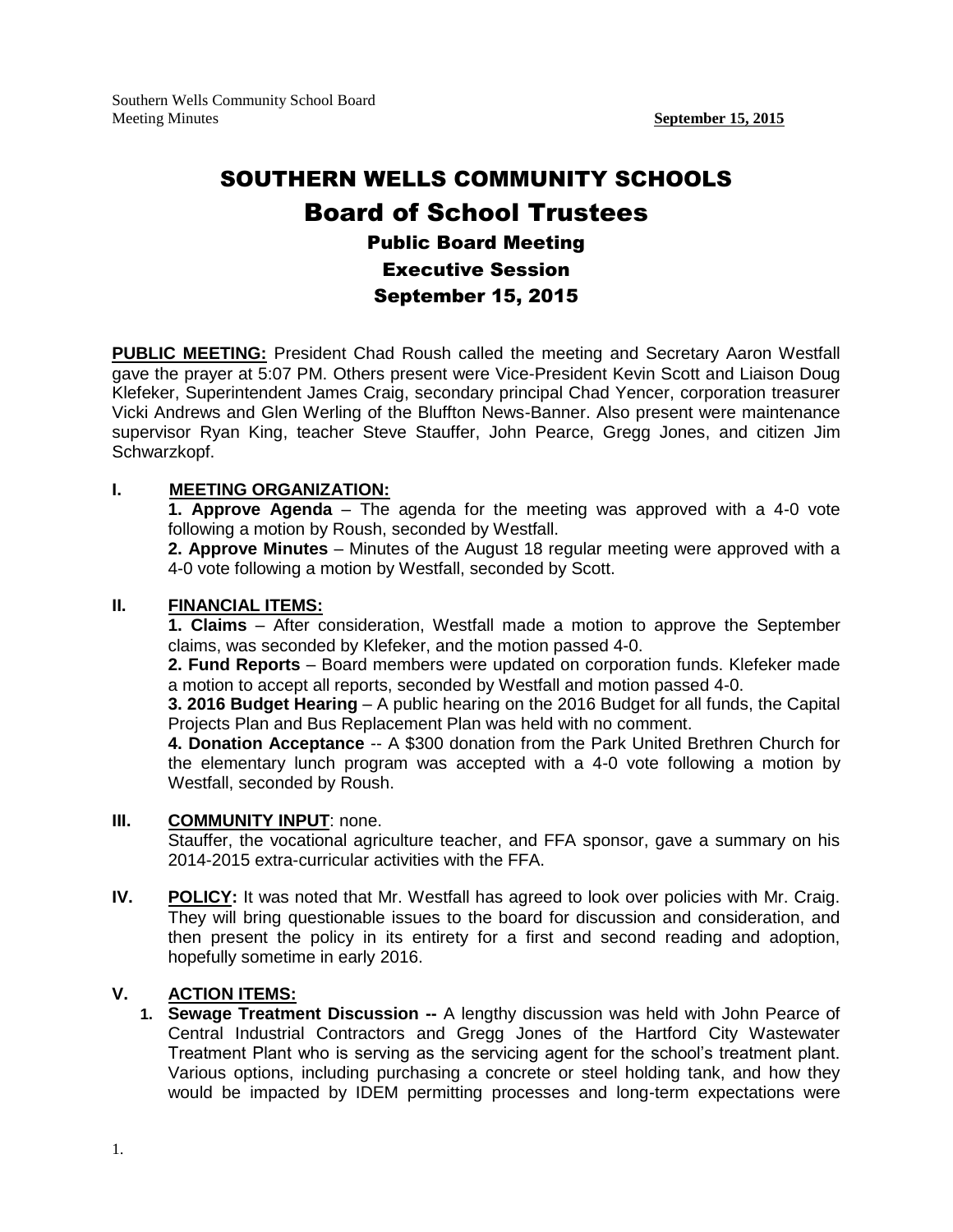Southern Wells Community School Board Meeting Minutes **September 15, 2015**

considered. No hard numbers were available to the board members so Pearce said he would come back in two weeks with good pricing and information for a multiphase project.

- **2. Personnel --** The following personnel matters were approved with a 4-0 vote following a motion by Klefeker, seconded by Roush.
	- A. **Maternity Leave Request and Recommendation –** A request to take maternity leave from October 5 to November 30, using five paid sick days and 32 unpaid leave days was received from language arts instructor Amanda Burman. In addition, Mr. Yencer recommended hiring Holly Smith as the maternity leave substitute teacher for the position. middle school.
	- B. **ECA Recommendation –** Activities director Ben Mann and Yencer made the following extra-curricular position recommends: freshman class sponsor and junior high student council, Amy Smekens; Basketball, 8th girls Shawn Neuenschwander, 7th and elementary girls Mike Carter, elementary intramural girls Kelsey McKinney; 9th boys Nathan Busse, 8th boys Joel Roush, 7th boys Dale Miller, elementary boys Ben Burman, elementary intramural boys Mike Carter; Track, assistants Nick Miller and Emily Melton.
	- C. **Driver's Training Recommendation –** Yencer recommending a fall session of drivers training from September 28-November 14 with Kevin Lavanchy as the instructor and Dick Burchard to assist with the testing portion.
	- D. **Guidance Recommendations –** Secondary guidance counselor Steve Wagner recommended Ms. Tiffany Ickes-Pauley, who is working on a certification from the University of St. Francis, for a school guidance internship, as well as the continued volunteer position of Ms. Nellie Sleppy.
- **3. Auction Items Approval --** Members received and approved a list of surplus and unusable items to be offering in a public auction, which date had yet to be determined. Items were approved following a motion by Roush, seconded by Klefeker, and a 4-0 vote.
- **4. Wednesday Night Activities** -- Homecoming game night activities on Wednesday, Sept. 16 were okayed after a 4-0 vote, moved by Roush, and seconded by Scott.
- **5. Family Fitness Night** -- Elementary physical education teacher Mike Carter received permission to organize a Family Fitness Night on Wednesday, Oct. 7, following a motion by Westfall, seconded by Scott, and a 4-0 vote.
- **6. Field Trip Requests --** After a motion by Westfall, seconded by Roush, and a 4-0 vote, out of state and overnight field trips were approved for FFA, FCCLA, the FFA Livestock Judging Team and the 8th grade Chicago field trip.
- **7. Conference Requests --** Conference requests were approved for the following individuals after a motion by Westfall, seconded by Roush and a 4-0 vote: Nikki Barcus, Todd Bebout, Nathan Busse, Mike Carter, Janel Franks, Jennifer Jackson, Kevin Lavanchy, Keenan Leichty, Kelsey McKinney, Jeni Meeks, Rebecca Miner, Chris Painter, Ross Palmer, Kyle Penrod, Katelyn Prible, Alyssa Roush, Abby Stallsmith, Megan Workinger.
- **8. Fundraiser Requests –** Fundraiser requests for Partners In Education and In Harmony with a 4-0 vote following a motion by Roush, seconded by Westfall.
- **9. Facility Rental Request** -- Youth For Christ presented a request to hold the annual banquet November 11 in the high school cafeteria and for the rental fees to be waived. This was approved with 4-0 vote after a motion by Klefeker, seconded by Scott.

# **V. REPORTS:**

Mr. Craig read a letter from a Park Tudor parent, the varsity football team which we